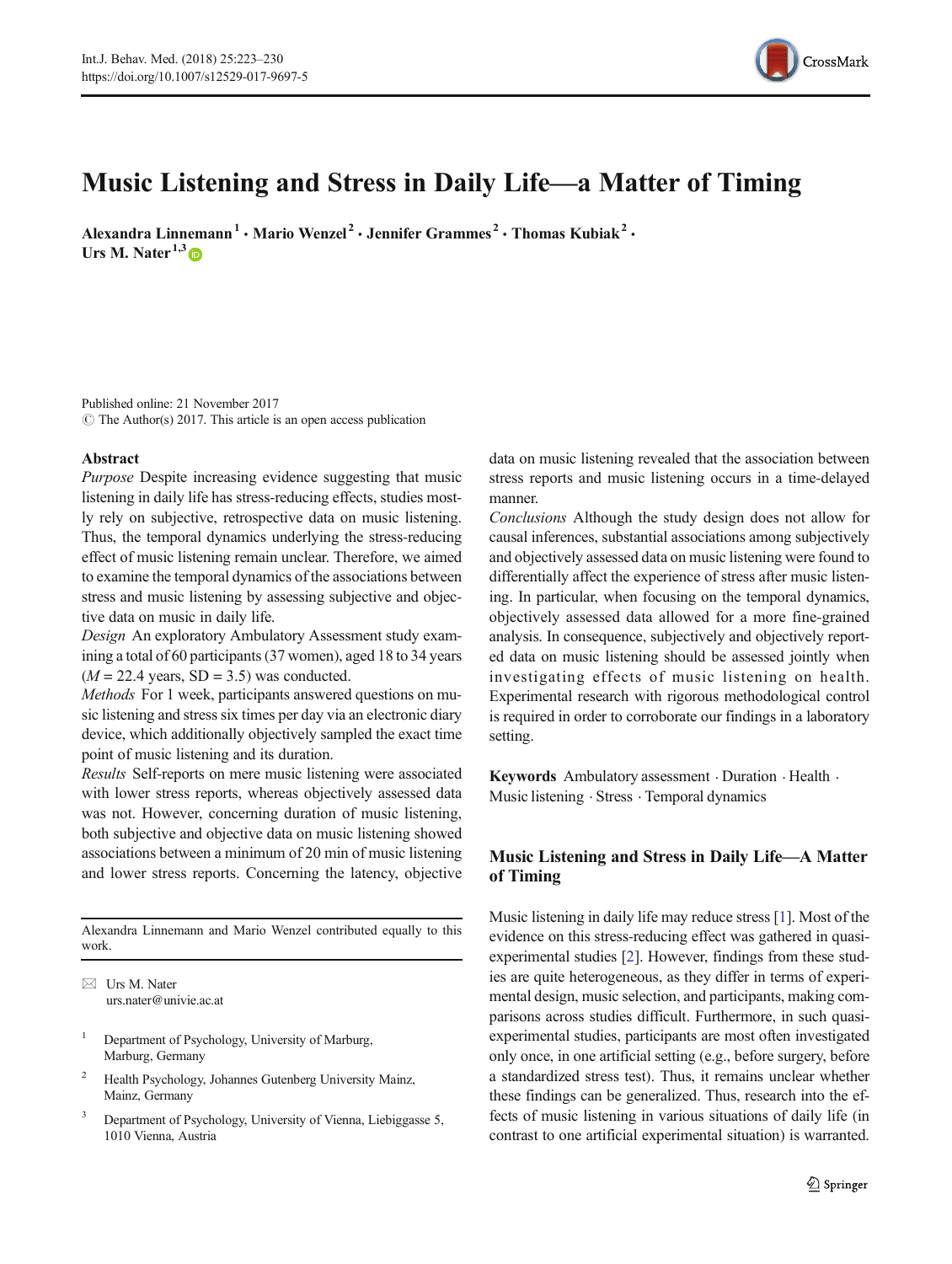To address this shortcoming, Ambulatory Assessment [\[3\]](#page-7-0)—as a complementary tool to laboratory research—enables psychological phenomena to be studied in an ecologically valid way [\[4\]](#page-7-0).

Ambulatory research investigating the stress-reducing effects of music listening in daily life is still in its infancy. Some of the available studies focused on the effects of music listening on emotion regulation in daily life [[5](#page-7-0)–[7\]](#page-7-0). In this regard, Juslin et al. [[5\]](#page-7-0) found that participants reported more positive emotions after having listened to music. The very few studies investigating associations between music listening and stress in daily life found that music listening does not reduce stress per se [\[8](#page-7-0), [9](#page-7-0)]. Rather, situational factors may moderate this relationship: Music was only associated with stress reduction when other individuals were present while listening to music [\[9](#page-7-0)] or when music was specifically listened to for relaxation purposes [\[8\]](#page-7-0). Taken together, these studies illustrate the importance of capturing situational factors using Ambulatory Assessment to gain a deeper understanding of when and why music listening reduces stress.

However, as promising as these results might be, there are at least two shortcomings that deserve critical discussion: (1) Previous studies have relied on subjective music listening data only, and (2) there is a lack of studies investigating the temporal dynamics of the beneficial effects of music listening. Regarding the first shortcoming, most research using Ambulatory Assessment has been built around self-reports of music listening behavior, with participants being asked to indicate whether they had listened to music since the last data entry [e.g., [5,](#page-7-0) [10\]](#page-7-0). However, such data may be susceptible to retrospective memory biases [\[5](#page-7-0)]. Consequently, Juslin et al. [\[5\]](#page-7-0) called for studies which objectively sample the music individuals listen to. To the best of our knowledge, to date only one study has objectively assessed participants' musiclistening behavior [[6](#page-7-0)]. In this study, participants were prompted to answer questions regarding emotion regulation strategies and music listening whenever they started listening to music on their smartphone. The authors found that music listening was effectively used to regulate emotions. However, given the limited evidence of one single study, more research is clearly needed to test whether objectively assessed music listening behavior can reproduce the stress-reducing effects of music listening found in studies using self-report measures only.

The second shortcoming in the literature on music-induced stress reduction is that it is unclear how long participants must listen to music in order for its beneficial effects to unfold (duration of music listening) and how long it takes for music to exert stress-reducing effects (latency). This information is necessary in order to shed light on the temporal dynamics underlying the effects of music listening on stress. In experimental studies, the time intervals of music listening vary from study to study, spanning periods, for instance, from 10 min [\[11\]](#page-7-0) to 45 min [\[12](#page-7-0)] and even more than 3 h [[13\]](#page-7-0). However, there is no recommendation on how long music should be listened to in order to exert health-beneficial effects.

Concerning the latency of these beneficial effects in daily life, most previous studies used retrospective self-reports on music listening, and only a small number of studies simultaneously assessed either music listening and mood [\[7](#page-7-0), [14\]](#page-7-0) or current and past music listening [[4,](#page-7-0) [15\]](#page-7-0). However, interpretations might vary depending on whether current or past music listening is reported. When current music listening is assessed, it is possible to make predictions about acute effects of music listening on stress (as both music listening and stress are assessed at the same moment). However, the assessment of past music listening captures time-delayed effects of music listening on stress, as music listening and stress are not assessed simultaneously. It would be intriguing to study whether the beneficial effect of music listening varies depending on whether acute effects (e.g., current music listening) or time-delayed effects (e.g., past music listening) are assessed. Moreover, regarding time-delayed effects, knowledge on the latency of the stress-reducing effects of music listening is completely lacking. Thus, the optimal time lag between music listening and the assessment of stress remains unexplored. For example, Linnemann et al. [\[8\]](#page-7-0) reported that it was not possible in their study to determine how much time elapsed between music listening and the assessment of stress. However, to design specific music listening interventions for stress reduction purposes in daily life, research is needed to clarify the temporal dynamics underlying the associations between music listening and stress.

# The Present Study

Taken together, several problems remain unresolved in the literature on the relationship between music listening and stress. A critical methodological limitation inherent in most studies set in daily life is that they rely on (often retrospective) self-reports on music listening, which might be subject to memory bias. Therefore, an objective assessment of music listening behavior is warranted, which captures when individuals listen to music and for how long. This should enable researchers to investigate (a) which duration of music listening is necessary for stress reduction and (b) whether music listening has acute and/or time-delayed effects on stress. We therefore conducted an Ambulatory Assessment study to pursue the following two aims: First, we investigated whether there was still an association between self-reported stress levels and music listening when music listening was objectively tracked. Second, we explored the temporal dynamics underlying the association between music listening and stress in terms of duration (that is, the duration of music listening that is necessary to be associated with beneficial effects) and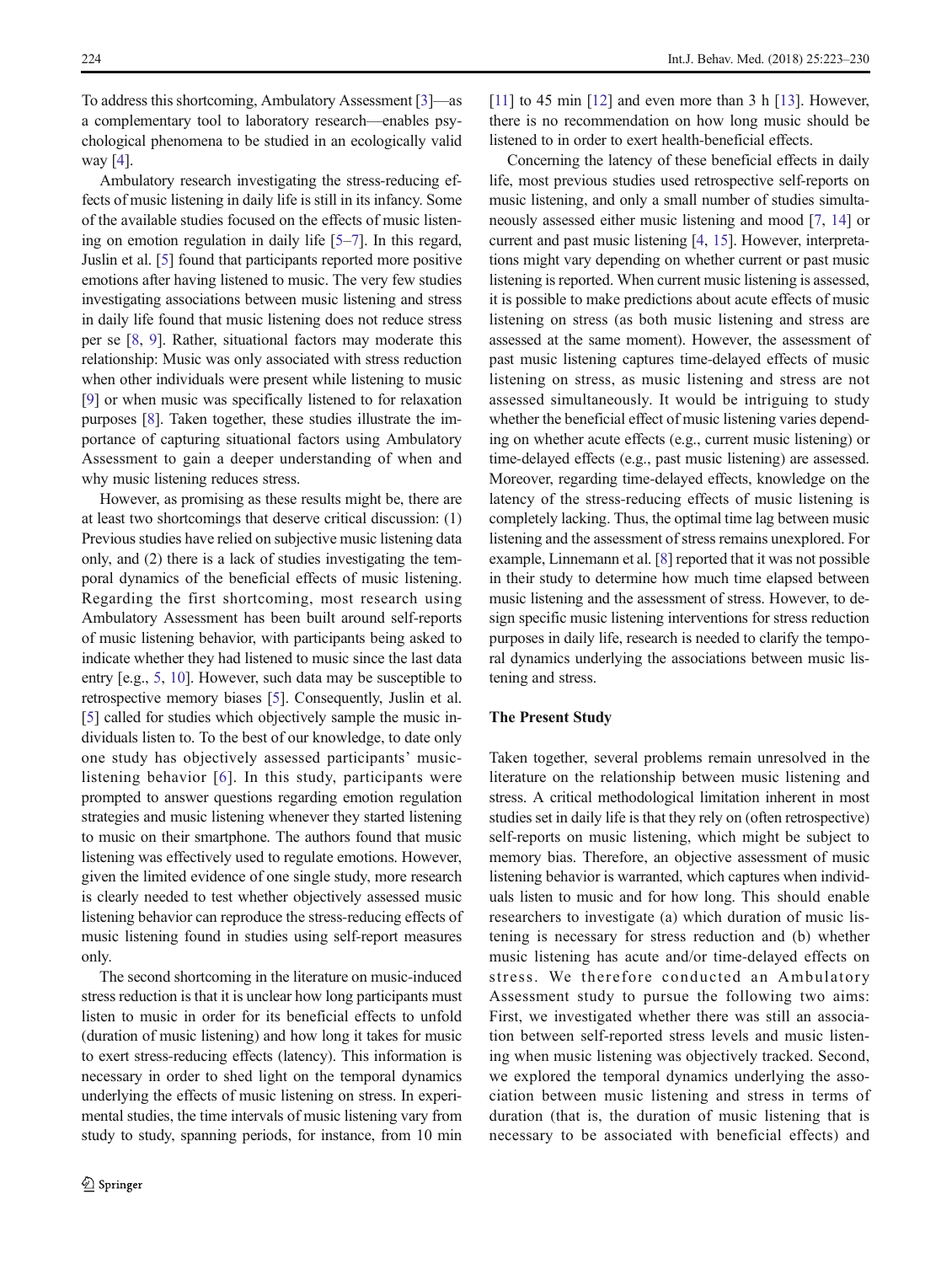latency (that is, how long it takes for music to be associated with beneficial effects).

# Method

# Participants

We conducted a dual-site exploratory Ambulatory Assessment study with a total of  $N = 63$  undergraduate students (study site 1:  $n = 37$ ; study site 2:  $n = 26$ ). Data from three participants ( $n = 30$  single observations) were excluded because they completed fewer than 33% of the total signals [\[16\]](#page-7-0). Thus, the final sample consisted of 60 participants (37) women), aged 18 to 34 years ( $M = 22.4$  years, SD = 3.5). Inclusion criteria were sufficient mastery of the German language and the ability to operate a smartphone. Participants were excluded if they indicated that they were pregnant, currently breastfeeding, or suffering from a mental disorder. The study protocol was approved by the local ethics committees at both study sites.

# Procedure

Informed consent was obtained from all individual participants included in the study. Basic demographic characteristics and self-reports on health using the Patient Health Questionnaire [\[17\]](#page-7-0) were given from all participants. Then, participants received instructions on how to use the electronic diary device (iPod touch at study site 1; department- or participant-owned smartphones at study site 2). Since participants were instructed to listen to music only using the study device via the application "Simple Last.fm Scrobbler" (The SLS Team, 2016), the music files to which they intended to listen during the ensuing week were uploaded onto the electronic diary device. Then, the use of the application was explained. The "Simple Last.fm Scrobbler" application automatically logged the exact time point of music listening for any song that was listened to for at least half the duration of the track. The collected data on music listening for each participant were saved on the Last.fm servers (Last.fm Limited, London, UK). Starting from the next day, for a total of six (study site 2) or seven (study site 1) consecutive days, participants received six signals over a time window of 12 h, beginning at 10.00. Upon each signal, participants were asked to complete items concerning stress, mood, and music listening behavior, among others. Following recommendations of Hektner, Schmidt, and Csikszentmihalyi [[18](#page-7-0)], this time window was divided into six blocks of 2 h, with the condition that consecutive signals were at least 30 min apart. If participants failed to respond to a signal or did not fully complete data entry, they were reminded twice with further signals. Participants were also able to postpone the signal if they were

unable to complete the scheduled data entry at the current moment. Additionally, directly after waking up, participants completed a questionnaire on their electronic diary device, which included items on sleep quality, mood, and stress. However, data from this assessment are not included in the current analyses as no items on music listening were presented at this point. After completion of data collection, participants returned to the lab and were debriefed and reimbursed for their participation (either 20 euros or research credits).

A key advantage of Ambulatory Assessment methodology is its high external and ecological validity [[19](#page-7-0)], as processes are investigated in their daily life [[3\]](#page-7-0). The internal validity of this approach is limited, though, given the lack of rigorous experimental control, which renders causal inferences difficult. Ambulatory Assessment, thus, serves as a methodological approach that complements experimental studies. It opens up opportunities to assess ecologically valid data and allows for the identification of meaningful associative patterns.

Participants at study site 1 received an iPod touch with the pre-installed application "iDialog Pad" (G. Mutz, University of Cologne, Germany), which was used for presenting the items. The data were stored locally on the iPod touch and exported upon completion of the Ambulatory Assessment period when participants returned to the lab. Participants at study site 2 either received an Android-based smartphone with Android OS 5.0.1 (Google, Mountain View, CA, USA) or used their own Android-based smartphones. The data were collected via the movisensXS experience sampling application, version 0.8.4203 (movisens GmbH, Karlsruhe, Germany), which was downloaded and installed either on the personal or the department-owned smartphone at the beginning of the study. The data were stored locally and uploaded to a secure server when the smartphone was connected to the internet. The administration of the items was comparable when either using the iPod or the smartphone.

#### Ambulatory Assessment Measures

#### Perceived Stress

To limit the burden on the participants, perceived stress  $(M = 1.17, SD = 1.02)$  was assessed using one item ("At this moment, I feel stressed," 5-point scale ranging from  $0 =$  not at all to  $4 = \text{very much}; [20]$  $4 = \text{very much}; [20]$ ).

#### Self-Reported Music Listening

For each signal, participants were asked whether they were currently listening to music (yes vs. no) and, if not, whether they had listened to music since the last signal (yes vs. no). Participants also indicated the duration of music listening on a 4-point scale: < 5 min, 5–20 min, 21–45 min, > 45 min.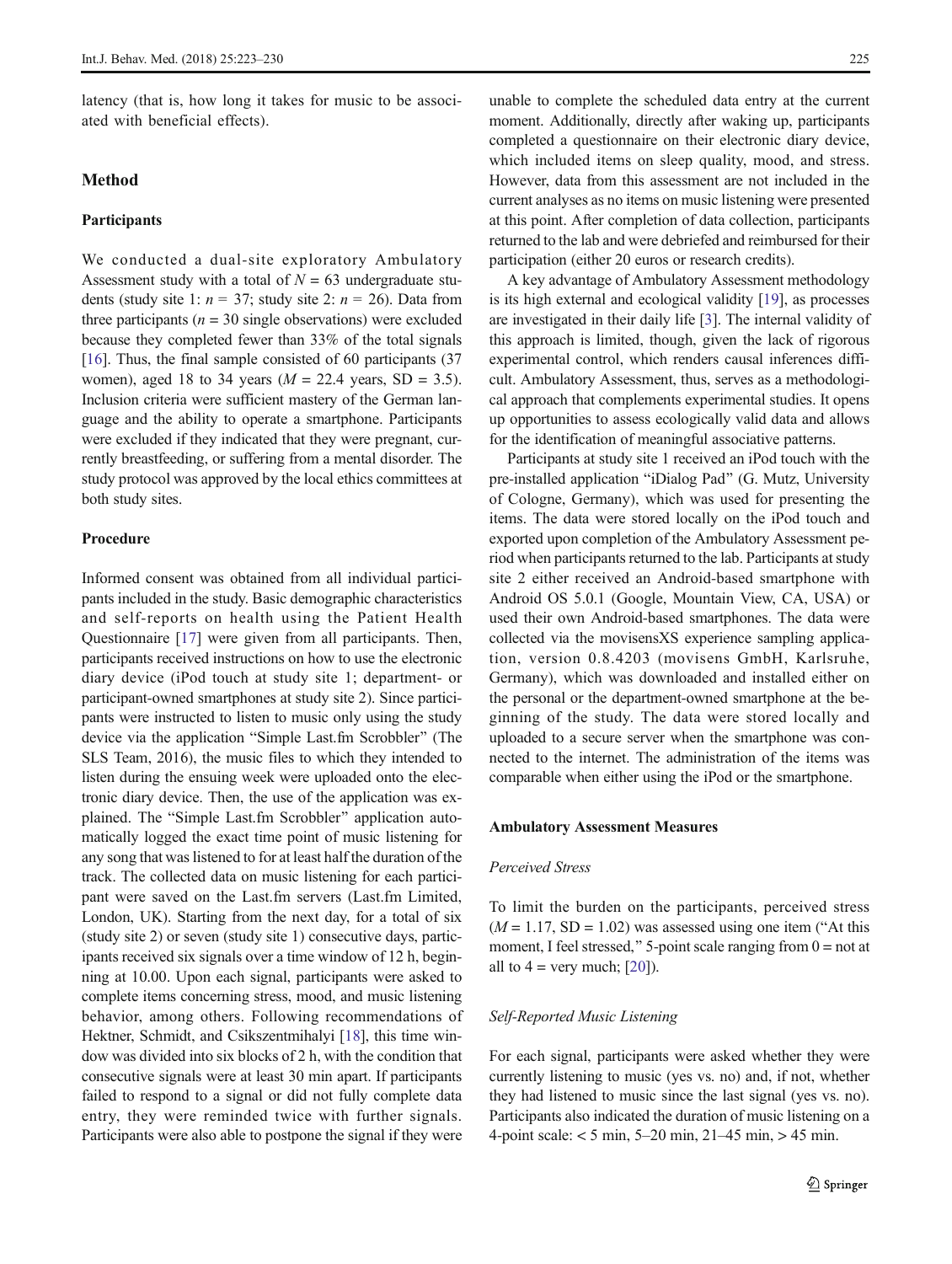## Objectively Assessed Music Listening

The "Simple Last.fm Scrobbler" application collected information for each track (artist, title, date and time at the start of the track).

#### Analytic Approach

To test for associations between self-reported music listening and stress, we created the dichotomous variable self-reported music listening, which was coded "1" if participants either indicated currently listening to music at the time of the signal or having listened to music since the last signal. It was coded "0" if they had not listened to music. To test for the latency with which self-reported music listening and stress might be correlated, we created another variable, time lag, which compared whether participants were currently listening to music (1) or had listened to music since the last signal (0) according to self-reports. This enabled an assessment of whether selfreported music was associated acute and/or delayed with stress.

In line with the variables on self-reported music listening, we created a binary variable, with current music listening or music listening since the last signal coded as "1" and no music listening in this time frame coded as " $0$ ," respectively. Since Last.fm also stores exact dates and times, we generated the duration of music listening in this time frame  $(M = 36.7 \text{ min}$ ,  $SD = 33.9$  and the time lag between the current signal and the most recent track ( $M = 46.5$ , SD = 44.6) as two continuous variables. This enabled us to quantify and directly test associations among the amount of music listening, the latency of music listening relative to the assessment of stress, and stress reports.

Since multiple data entries (Level 1) are nested within participants (Level 2), we computed two-level models with random intercepts in Stata 14 (Stata Corporation, College Station, TX, USA) and investigated within-person processes. Continuous independent variables on Level 1 were personmean centered, and those on Level 2 were grand-mean centered [\[21\]](#page-7-0). We did not enter the averaged continuous Level-1 independent variables as a measure of between-subject processes, since we were primarily interested in within-subject processes only and thus wished to keep the model as parsimonious as possible [[22\]](#page-7-0). Categorical variables were dummycoded (reference of subjectively assessed duration: " $<$  5 min").

We computed separate multilevel models for self-reported and objective music listening predictors to increase statistical power, since self-reported and objectively assessed data on music listening did not always converge. We first fitted the unconditional model, which revealed that 68.3% of the total variance in stress was attributable to within-person variability  $(ICC (type 1) = 0.317)$ . Then, in a first step, we entered music

listening as Level-1 predictor to test its association with stress. In the second step, we included the variables assessing duration of music listening and the time lag between the last track that was listened to and the current signal. Besides time, all analyses controlled for study site and gender given the outlined methodological idiosyncrasies between the study sites and the unequal distribution of gender across the study sites ( $\chi^2(1) = 2.37$ ,  $p = .124$ , Cramérs V = .20). We additionally included the lag-1 serial autocorrelation, that is the stress level reported at the last signal. $<sup>1</sup>$  Finally, we did not include</sup> random effects of the Level-1 predictors, because their inclusion did not improve model fit ( $\chi^2(3) = 4.35$ ,  $p = .226$  for the model with the subjective data and  $\chi^2(3) = 2.76$ ,  $p = .430$  for the model with the objective data).

As there are no widely accepted recommendations for computing statistical power in multilevel models, we opted for the general recommendation of having at least 50 participants to obtain acceptable estimates of standard errors of predictors [\[23](#page-7-0)]. P values of < 0.050 were considered significant. All tests were two-tailed.

# **Results**

Compliance with the Ambulatory Assessment protocol was good [[24\]](#page-7-0), with participants completing approximately 39 signals on average (83.3% compliance). To test whether the compliance deteriorated over the course of the study, we computed a multilevel logistic regression, in which the outcome was whether a participant responded to a presented signal  $(1")$ or not  $("0")$ . Day of study and the signal number of a given day were included as predictors. According to this model, compliance did not deteriorate over the day  $(OR = 0.96,$  $z = -1.52$ ,  $p = .129$ ), but did deteriorate over the course of the study (OR = 0.89,  $z = -2.86$ ,  $p = .004$ ).

# Descriptive Statistics

We compared the frequencies of self-reported and objectively assessed music listening episodes. Participants subjectively reported 692 episodes (38.5%) of music listening (either current or past music listening). However, the "Simple Last.fm Scrobbler" application registered only 486 episodes (26.9%) of music listening: Participants did not report 81 music listening episodes (4.6%) that were registered via Last.fm. At the same time, participants indicated 287 times (16.2%) that they were listening to music which was not registered via Last.fm. This indicates that participants possibly used other sources for

 $1$  Since participants reported lower levels of stress on weekends, we additionally included weekend as a binary control variable. However, this inclusion did not change the presented results, that is none of the presented significant results became insignificant and vice versa.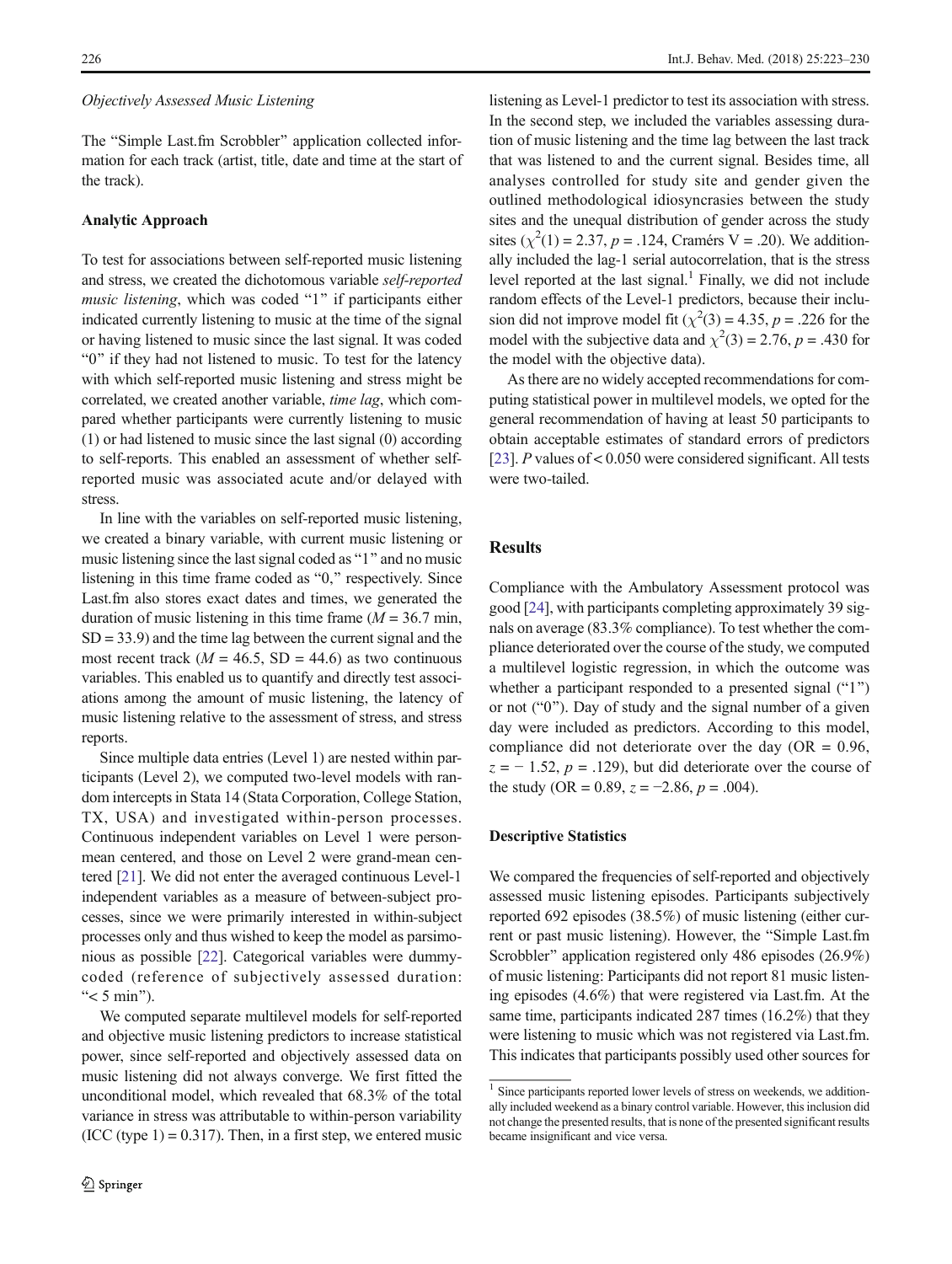music listening as well. Importantly, however, a chi-square test revealed a statistically significant relationship between self-reported and objectively assessed music listening,  $\chi^2(1) = 555.5, p < .001$ , Cramérs V = .56, which corresponds to a large effect size per convention (Cohen, 1988). The large effect size is also illustrated by an  $OR = 17.2$ , which indicates that it was 17.2 times more likely that an episode of music listening was registered via Last.fm. Thus, although there was a discrepancy between subjective and objective measures of music listening, the association between the two measures was significantly large and substantive.

#### Self-Reported Vs. Objectively Tracked Music Listening

As indicated in Table [1](#page-5-0), the first step of the multilevel logistic regression using the self-report data on music listening revealed a significant negative association between music listening and stress. Participants indicated lower levels of stress when they reported current or past music listening  $(M = 1.09)$ ,  $SE_{M} = 0.06$ ) in comparison to no music listening ( $M = 1.19$ ,  $SE<sub>M</sub> = 0.06$ . However, objectively assessed music listening via the "Simple Last.fm Scrobbler" application was not significantly associated with stress. Participants indicated similar stress levels when they reported current or past music listening  $(M = 1.13, SE<sub>M</sub> = 0.07)$  in comparison to no music listening  $(M = 1.10, SE<sub>M</sub> = 0.06)$ . Thus, although the subjective data replicated previous evidence that music listening is associated with stress reduction, this association was not replicated using the objective measure of music listening.

# Temporal Dynamics of Stress-Reducing Effects of Music Listening

Both self-reported and objective measures of music listening duration were significantly associated with stress (Table [1\)](#page-5-0). Participants reported significantly higher stress levels when they reported past music listening for less than 5 min  $(M = 1.15, SE_M = 0.09)$  or 5–20 min  $(M = 1.17,$  $SE_M = 0.07$ ) compared to music listening for 21–45 min  $(M = 0.98, SE<sub>M</sub> = 0.09)$  or more than 45 min  $(M = 0.85,$  $SE_M = 0.11$ ). This was mirrored by the objective measure of duration, insofar as lower stress levels were associated with increasing duration of music listening. Compared to the subjective measures, the estimated marginal means showed that listening to music for less than 5 min was associated with the highest stress levels ( $M = 1.19$ ,  $SE_M = 0.08$ ) compared to 5– 20 min ( $M = 1.16$ ,  $SE_M = 0.08$ ), 21–45 min ( $M = 1.11$ ,  $SE_M = 0.07$ , and 60 min ( $M = 1.03$ ,  $SE_M = 0.08$ ). However, the effect size was larger for self-reported than for objectively assessed duration of music listening.

To test how long participants needed to listen to music in order to significantly detect an association with stress, we built another multilevel model with stress as the outcome and

extended the categorical variable assessing duration by including data entries in which participants did not listen to music as the base category. This analysis is based on self-reported music listening. This model revealed that listening to music for less than 5 min,  $b = -0.04$ ,  $z = -0.56$ ,  $p = .577$ , and 5–20 min,  $b = -0.04$ ,  $z = -0.07$ ,  $p = .945$ , was not associated with reduced stress levels significantly, in contrast to listening for 21–45 min,  $b = -0.18$ ,  $z = -2.44$ ,  $p = .015$ , and more than 45 min,  $b = -0.34$ ,  $z = -3.59$ ,  $p < .001$ . Thus, these results suggest that music listening begins to be associated with reduced stress levels after around 20 min.

We also compared the descriptive statistics of the duration measures, which indicated that participants seemed to underestimate how long they listened to music. The mean objectively assessed duration of music listening was  $M = 24.5$ ,  $SD = 19.5$  when participants subjectively reported that they had listened to music for less than 5 min. Likewise, the objectively assessed mean duration was  $M = 33.2$ , SD = 28.3 when the self-reported duration was from 5 to 20 min,  $M = 46.9$ ,  $SD = 36.84$  for a self-reported duration of 21 to 45 min, and  $M = 81.1$ , SD = 50.2 for a self-reported duration of more than 45 min.

Next, we tested the latency of associations between stress and music listening. As a subjective measure of the latency of this association, we compared whether self-reported music listening at the current moment had a stronger association with reduced stress levels than having reported listening at a time point between the current and the previous signal. As indicated in Table [1](#page-5-0), there was no significant difference for the selfreport measure, insofar as stress levels did not differ depending on the time point of music listening. However, the objectively assessed time lag demonstrated a significant negative relationship with subjective stress levels, insofar as decreasing levels of self-reported stress were associated with an increasing time lag between the most recently played track and the current signal. These results demonstrate that beneficial associations between music listening and stress seem to occur in a time-delayed manner and not during the act of music listening per se.

# **Discussion**

The first aim of the present research was to investigate whether associations between music listening and stress in daily life can be found when using either self-reported or objectively assessed data on music listening. This was not the case: Whereas self-reports on mere music listening were associated with lower stress reports, objectively assessed data on mere music listening were not associated with reduced levels of stress.

Although the self-reported and objective measures of music listening were largely concordant, there were notable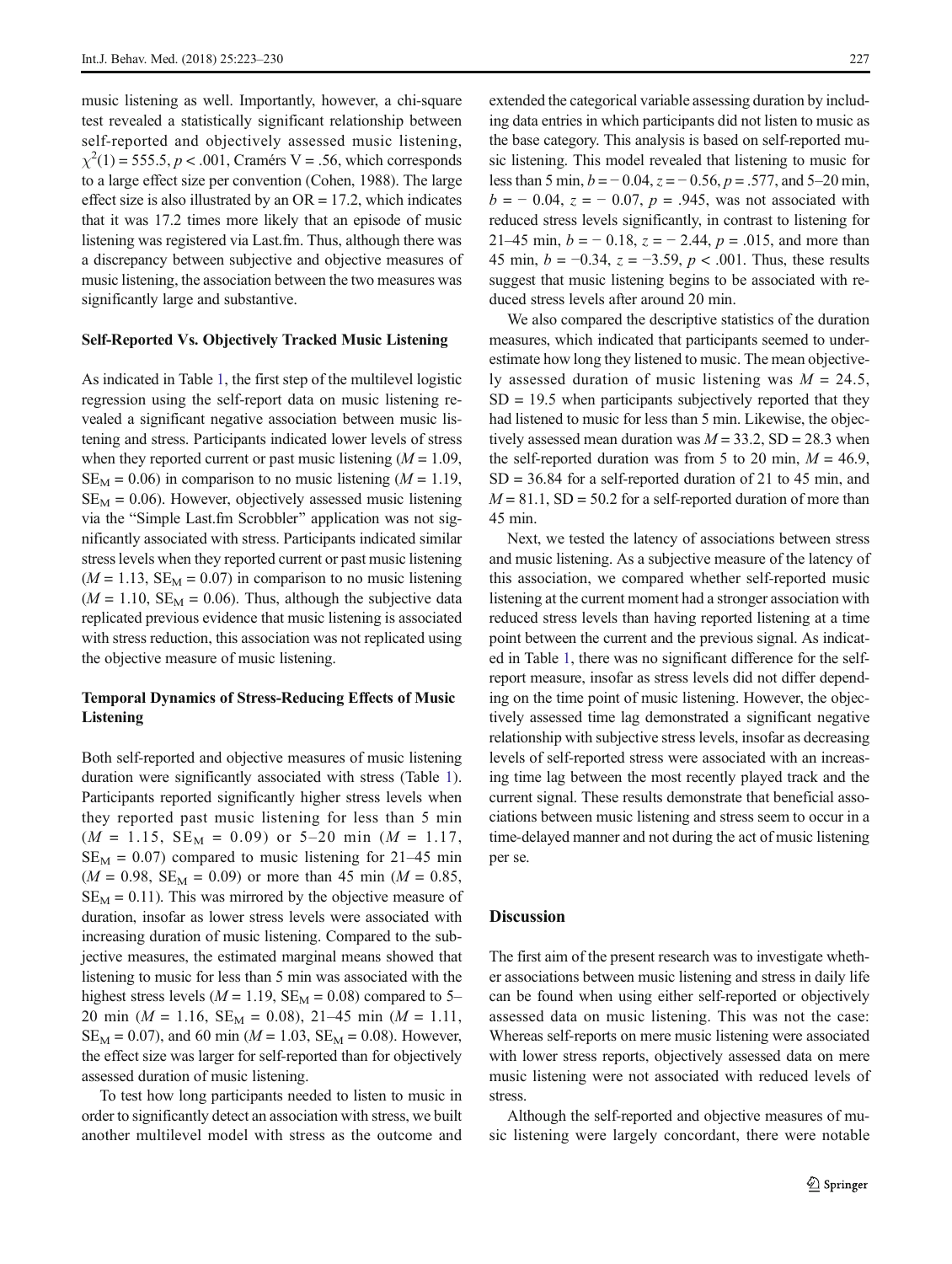<span id="page-5-0"></span>Table 1 Fixed Effects Estimates (Top) of Stress Levels as a Function of Music Listening, Temporal Distance and Duration

| Fixed effects   | Subjective Measures |         |                  |     | <b>Objective Measures</b> |         |                  |     |
|-----------------|---------------------|---------|------------------|-----|---------------------------|---------|------------------|-----|
|                 | UC                  | $Z_{i}$ | $\boldsymbol{p}$ |     | UC                        | $Z_{i}$ | $\boldsymbol{p}$ |     |
| Step 1          |                     |         |                  |     |                           |         |                  |     |
| Music Listening | $-0.10$             | $-2.38$ | .017             | .08 | 0.02                      | 0.45    | .652             | .02 |
| Step 2          |                     |         |                  |     |                           |         |                  |     |
| Duration        | $\chi^2(3) = 12.11$ |         | .007             | .28 | $-0.003$                  | $-2.33$ | .017             | .19 |
| Time Lag        | 0.11                | 1.64    | .101             | .06 | $-0.002$                  | $-2.40$ | .017             | .13 |

Stress was measured on a scale from 0 to 4. Duration represents how much participants listened to music between the current and the previous signal. Time Lag either compares music listening at the current signal with music listening prior to that (subjective measure) or the lag between the last played track and the current signal (objective measure). Chi-square tests reflect omnibus tests for the categorical subjective variable duration. All  $p$ -values are two-tailed

UC, unstandardized coefficient

discrepancies. On the one hand, participants subjectively reported more music listening episodes than were objectively sampled, and on the other hand, in some cases, they did not report music listening subjectively even though the objectively assessed data indicated music listening. This discrepancy might explain why only the subjective measure of music listening was negatively associated with stress. There are some possible explanations for this discrepancy between subjectively and objectively assessed data on music listening. First, it might be that participants sometimes forgot to report music listening. Second, it is possible that music listening was objectively recorded but participants did not actively listen to it (i.e., participants did not stop the music when interrupted by another activity). Third, it could be the case that participants did not always use the smartphone application for music listening, for example at a concert. Another potential explanation for the different associative patterns of the subjective and objective assessment of music listening and stress might lie in previous findings that music-induced emotions are a prerequisite for music to exert beneficial effects [[25\]](#page-7-0): When reporting music listening subjectively, participants may think about the music they listened to and thus engage with music on a cognitive and emotional level. For objectively assessed music listening, it is not clear whether the music was consciously listened to. This might explain why stress-reducing associations of music listening seem to be limited to music that is subjectively reported. Another explanation might be related to potential placebo effects of music listening as health-beneficial effects of music listening are frequently presented in the public discourse. Thus, in this regard, the association between music listening and lower subjective stress ratings might reflect shared method variance with participants relating music listening to beneficial effects in terms of positive music-induced emotions and lower subjective stress levels. Furthermore, as music is ubiquitous in daily life, it might not be possible to objectively assess all music listening that occurs in the soundscape of participants. Thus, the results do not provide clear evidence that subjectively reported data on music listening are better than objectively assessed data, as a certain proportion of music listening was probably not captured by the application. Instead, we believe that the results demonstrate that self-report measures of music listening are a reliable and valid method of registering music listening in daily life, as they capture a broader range of situations in which individuals listen to music and reflect more conscious acts of music listening. However, future research should explore new approaches to objectively assess music listening in additional applications, for example by using the Electronically Activated Recorder [\[26\]](#page-7-0).

The second aim of the present study was to quantify how long individuals must listen to music in order to experience lower levels of stress and to explore the latency of these associations between music listening and stress. Concerning the duration of music listening, both subjectively and objectively assessed data revealed that with longer durations of music listening, individuals reported lower levels of stress, with a larger effect size for the subjective than for the objective assessment of duration. Our data further show that it seems necessary to listen to music for at least 20 min to show associations with stress. This association between duration and stress might explain why previous studies investigating the stress-reducing effects yielded inconsistent findings [[1\]](#page-7-0) as studies vary hugely in terms of the duration for which music was employed. Thus, future research should investigate the moderating influence of duration of music listening, e.g., by conducting a meta-analysis or by experimentally manipulating the duration of music listening.

Besides duration, another important factor of music listening in our study was the time lag between music listening and the assessment of stress. Whereas, on a subjective level, we only distinguished momentary music listening from past music listening; a more fine-grained analysis of the exact time lags between music listening and the assessment of stress revealed that stress levels decreased with increasing time lags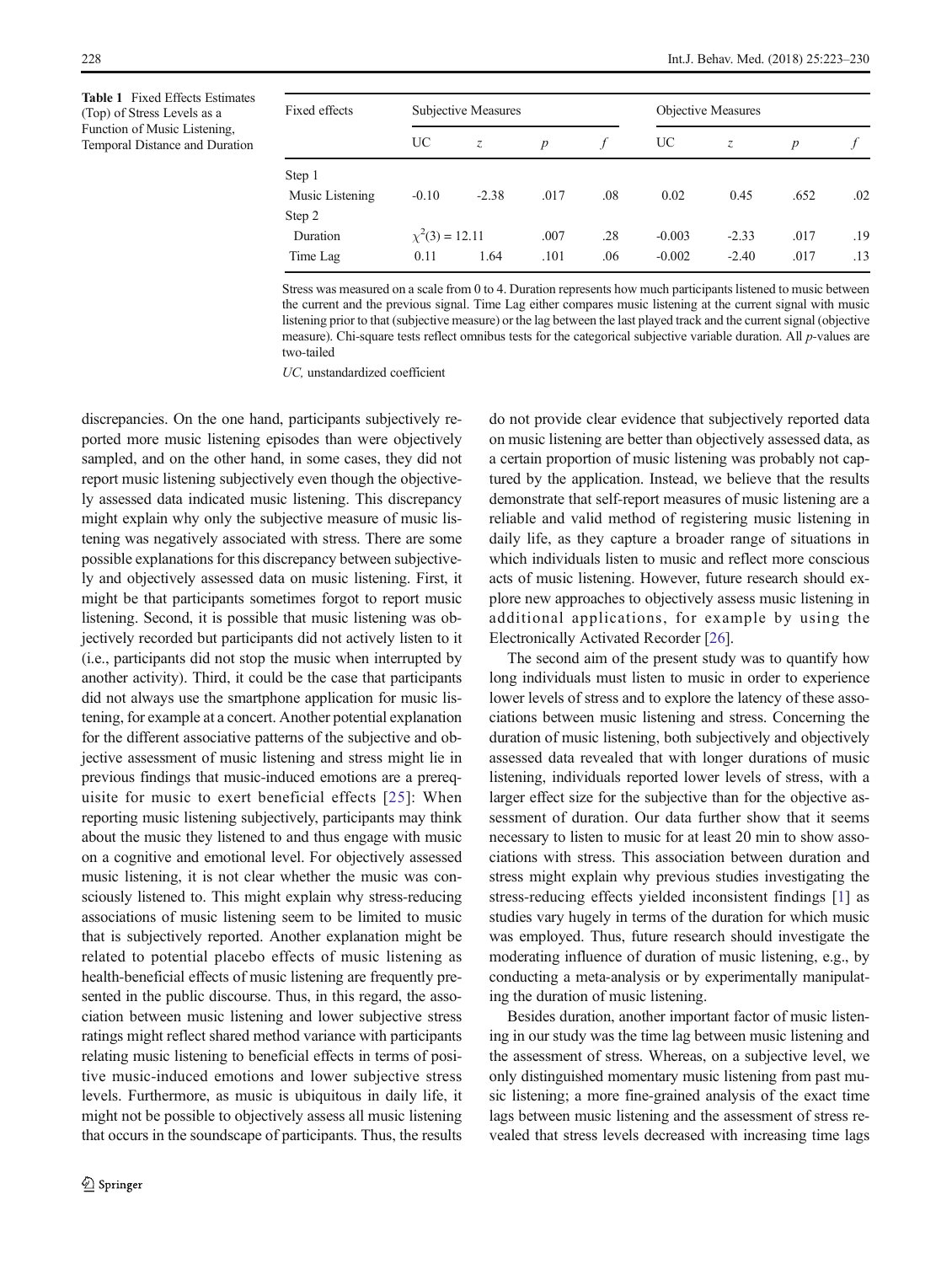between the most recently played track and the current assessment of stress. This finding does not indicate that the positive association between music listening and stress disappears over time, but rather indicates that it increases. It might be that other processes, events, and acts in the less-controlled context of daily life mask the acute short-term effects of music listening on stress found in laboratory research [e.g., [27](#page-7-0)]. Therefore, it might take some time before more persistent long-term associations between music listening and stress appear, similar to the results found for duration.

## Future Directions and Outlook

Findings from this exploratory study can lead to hitherto neglected methodological hypotheses on the associations between music listening and stress. Thus, these findings should inspire future studies on music listening and stress—both experimental and Ambulatory Assessment studies—in order to gain more empirical evidence on methodological factors that may determine associations between music listening and stress. Furthermore, in order to prevent shared method variance from influencing the pattern of results, future studies should measure stress from a multimodal perspective by means of psychobiological stress measures in addition to mere self-reports. In addition to these methodological issues, the identification of confounders and moderators (e.g., personality factors) and a more detailed analysis of situational factors (e.g., the experience of stress before listening to music) are necessary in order to gain insights into both between-subject and within-subject processes concerning the complex associations between music listening and stress in daily life.

#### Strengths and Limitations

There are several limitations of the present study that warrant attention. First, as is common for intensive longitudinal data generated by Ambulatory Assessment, the correlational design cannot provide causal evidence for the effects of music listening on stress. Therefore, we cannot rule out alternative explanations, for instance that music listening co-varies with other factors possibly affecting stress. While our data cannot replace experimental studies on the stress-reducing effect of music listening, our study does provide evidence of the potential of such data for explaining the role of music listening on stress in naturalistic situations and confirms part of the experimental evidence outlined in the introduction with ecologically valid data. Second, to limit participant burden and to ensure compliance, we used short self-report scales, including a single-item measure of stress. Despite their frequent use in Ambulatory Assessment, single-item approaches limit reliability and predictive validity, especially of constructs that are multidimensional and broad in scope, such as stress [[28\]](#page-7-0). Future research should assess stress more comprehensively.

Furthermore, as stress is a multidimensional phenomenon, future studies should additionally assess physiological markers of stress to shed light on the mechanisms underlying the stress-reducing effect of music listening in daily life. Third, the variance of stress level was low, similar to findings from previous studies [[9,](#page-7-0) [10](#page-7-0)]. Future studies should assess the associations between music listening and stress among different stressful situations, as was the case in a previous study in which students were investigated repeatedly during different stressful times of the university term [\[8](#page-7-0)]. Finally, the procedures at the two study sites differed in some aspects, such as smartphone or iPod touch application and study days, which may have affected the results. However, including study site as a control variable did not reveal significant differences between the study sites in the variables of interest, which, in our view, justifies the aggregation of the two samples.

## **Conclusions**

Our findings suggest that only subjectively assessed data on mere music listening was associated with lower subjective stress levels, possibly because the subjective reports captured more instances of music listening besides the smartphone/ iPod application and because the participants re-engaged with the music on a cognitive and emotional level. However, when temporal dynamics of this association are of interest, subjectively reported data on music listening should be complemented by objective data on the exact time of music listening. Nevertheless, as music is ubiquitous in daily life, it remains challenging to objectively assess all music listening that occurs.

Acknowledgements Open Access Funding provided by University of Vienna. This research was supported by the early-stage researcher peer mentoring grant awarded to MW and AL by the Health Psychology section of the German Psychological Association.

Compliance with Ethical Standards This study has been approved by the respective local ethics committees of the study sites and has therefore been performed in accordance with the ethical standards laid down in the 1964 Declaration of Helsinki and its later amendments.

All persons gave their informed consent prior to their inclusion in the study. There are no details in this text that might disclose the identity of the subjects under study.

Conflict of interest All authors declare that they have no conflict of interest related to the study.

Open Access This article is distributed under the terms of the Creative Commons Attribution 4.0 International License (http:// creativecommons.org/licenses/by/4.0/), which permits unrestricted use, distribution, and reproduction in any medium, provided you give appropriate credit to the original author(s) and the source, provide a link to the Creative Commons license, and indicate if changes were made.